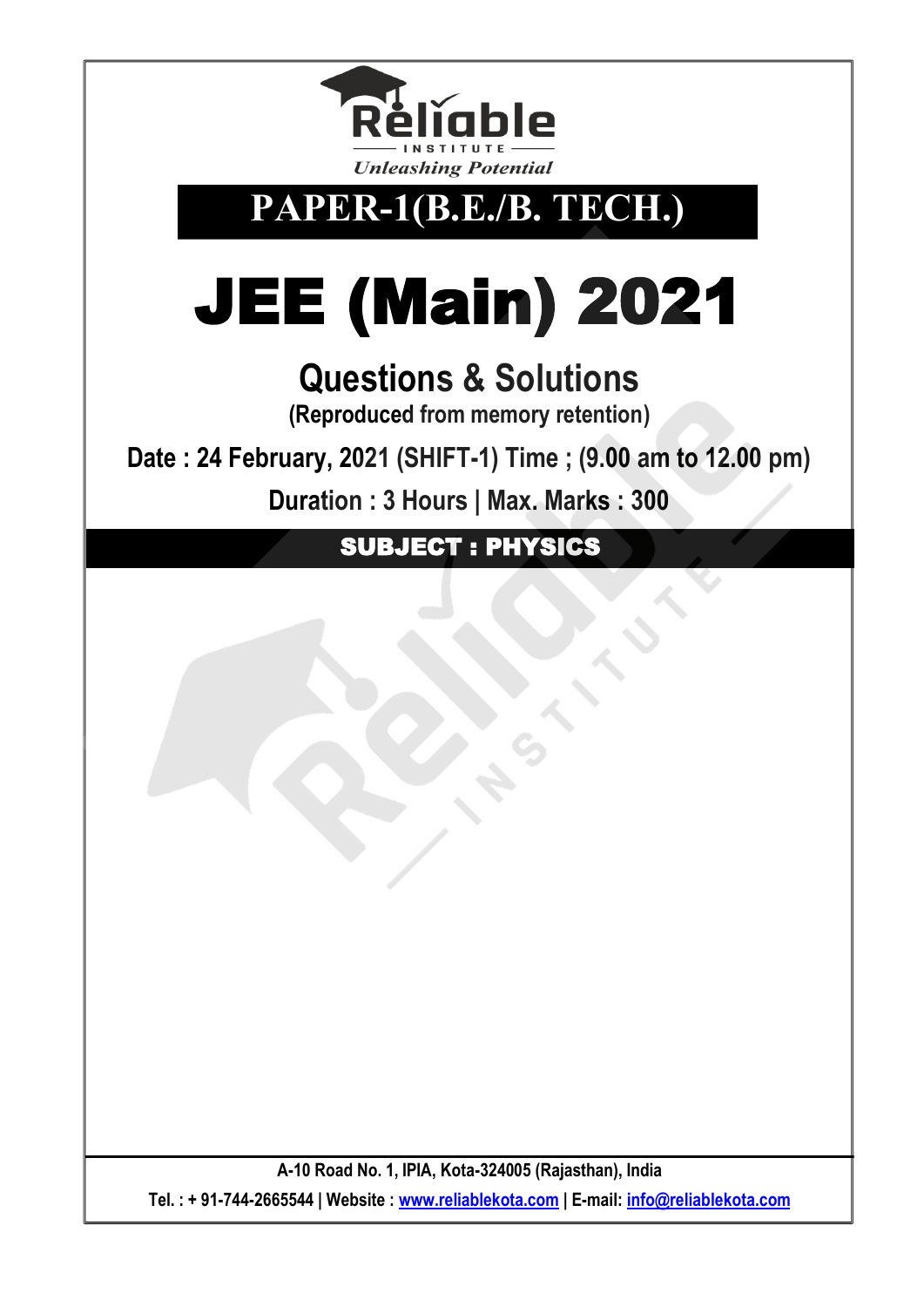

 $(4) \frac{1}{4}$ 4

### PHYSICS

**1.** If two identical capacitor once connected in series  $(C_{eq} = C_1)$  and once connected in parallel  $(C_{\text{eq}} = C_2)$  then find ratio  $\frac{C_1}{C_2}$ 2 C  $\frac{C_1}{C_2}$ .

> $(3)\frac{4}{5}$ 3

- $(1) \frac{3}{4}$ 4 **Ans.** (4)
- **Sol.**  C C  $C_1=C$   $\frac{1}{\text{eq}}$  C/2



 $(2)\frac{5}{5}$ 6





Find electric field at centre of cube ?

- $(1) \frac{-2q}{\pi 3\sqrt{3}\epsilon_0 a^2}$  $\frac{2q}{\sqrt{2}}\left[\hat{i}+\hat{j}+\hat{k}\right]$ 3√3s<sub>0</sub>a  $\frac{-2q}{\pi 3\sqrt{3}\epsilon_0 a^2} \left[\hat{i} + \hat{j} + \hat{k}\right]$  $(2) \frac{q}{\pi 3\sqrt{3}\epsilon_0 a^2}$  $\frac{q}{\sqrt{q}}$   $\left[\hat{i} + \hat{j} + \hat{k}\right]$  $rac{q}{\pi 3\sqrt{3}\epsilon_0 a^2} \left[\hat{i} + \hat{j} + \hat{k}\right]$ (3)  $\frac{-q}{\pi 3\sqrt{3}\epsilon_0 a^2}$  $\frac{q}{\sqrt{q}}\left[\hat{i}+\hat{j}+\hat{k}\right]$ 3√3s<sub>0</sub>a  $\frac{-q}{\pi 3\sqrt{3}\epsilon_0 a^2} \left[\hat{i} + \hat{j} + \hat{k}\right]$  $(4) \frac{2q}{\pi 3\sqrt{3}\epsilon_0 a^2}$  $\frac{2q}{\sqrt{2}}$   $\left[\hat{i} + \hat{j} + \hat{k}\right]$  $rac{2q}{\pi 3\sqrt{3}\epsilon_0 a^2} \left[\hat{i} + \hat{j} + \hat{k}\right]$
- **Ans. (1)**

**2.** 

Sol. If we consider two point charges  $+q$  and  $-q$  at position of  $-q$  charge, then after interchanging  $-q$ charge with +q charge, net electric field at centre of cube is zero due to symmetry. Now remaining charges are –2q so net electric field at centre is  $\frac{1}{22}$ 8kq 3a  $(-8kq)$  $\left(\frac{-\text{ln}q}{3a^2}\right)$ .

|                   | Address: 'Reliable Institute', A-10 Road No.1, IPIA, Kota-324005 (Rajasthan), INDIA |  |
|-------------------|-------------------------------------------------------------------------------------|--|
| <b>Rěliable</b> L | visit us at: www.reliablekota.com, Email: info@reliablekota.com                     |  |
|                   | Call us: +91-744-2665544                                                            |  |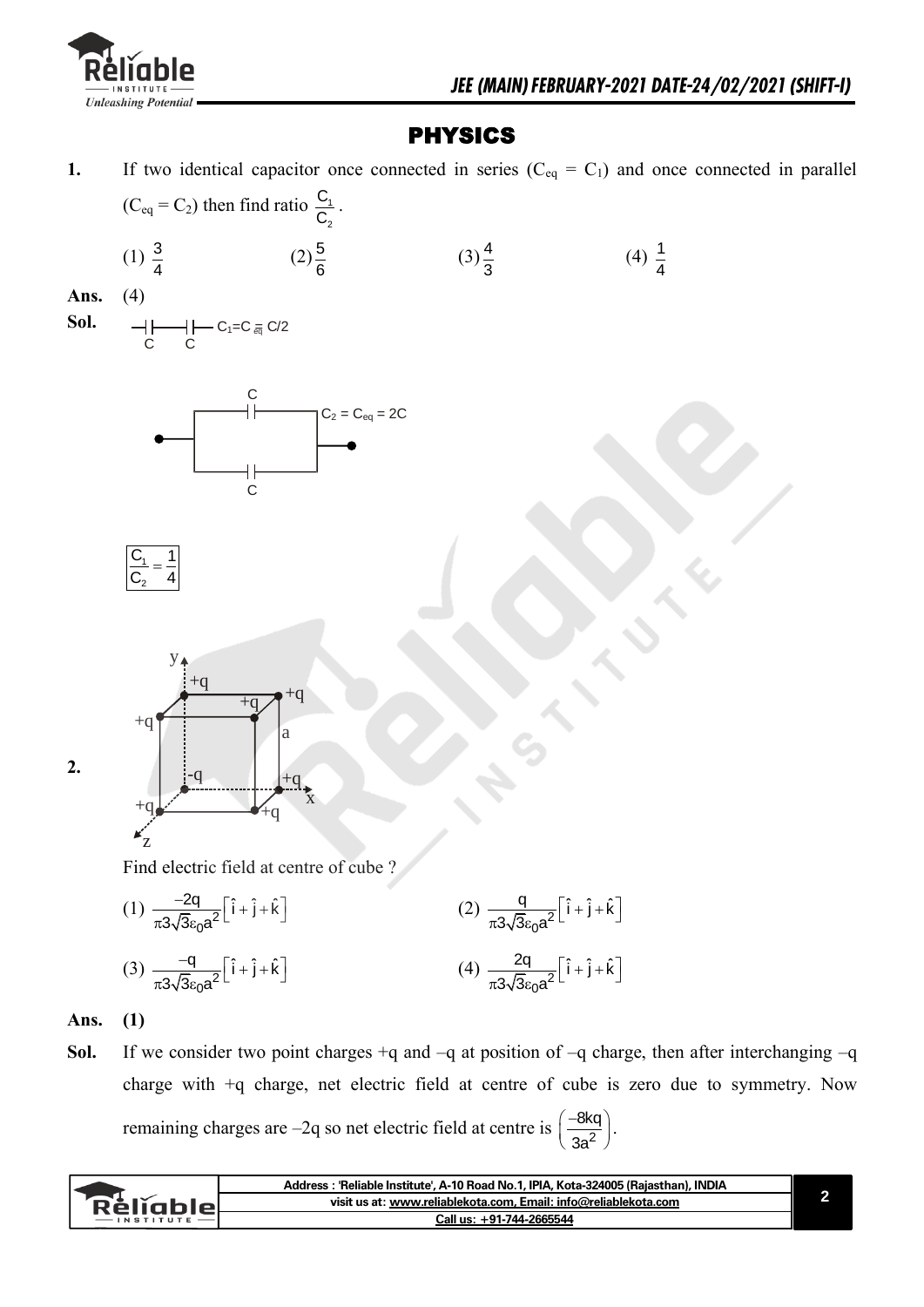

- **3.** In a transistor if increase in emitter current is 4 mA and corresponding increase in collector current is 3.5 mA. Find  $\beta$ .
- (1)  $.875$  (2)  $.5$  (3) 7 (4) 1 **Ans. (3) Sol.**  $\Delta I_E = 4$  $\Delta I_{\circ} = 3.5$

$$
\alpha = \frac{\Delta I_{\rm C}}{\Delta I_{\rm E}} = \left(\frac{3.5}{4}\right) = \left(\frac{7}{8}\right)
$$

$$
\beta = \frac{\alpha}{1 - \alpha} = \frac{\frac{7}{8}}{1 - \frac{7}{8}} = 7
$$

**4.** If  $\frac{w_1}{w_1}$ 2  $w_1$  1  $\frac{w_1}{w_2} = \frac{1}{3}$  (w is width) and its given that amplitude is proportional to w. Find  $\frac{I_{\text{max}}}{I_{\text{min}}}$ I<sub>min</sub> I .



 $\frac{max}{2} = \left(\frac{(A_1 + A_2)^2}{(A_1 + A_2)^2}\right) = \frac{(4x)^2}{(A_1 + A_2)^2}$  $\frac{\text{max}}{\text{min}} = \left( \frac{(A_1 + A_2)^2}{(A_1 - A_2)^2} \right) = \frac{(4x)^2}{(2x)^2}$  $\left(\frac{(A_1 + A_2)^2}{(A_1 + A_2)^2}\right) = \frac{(4x)^2}{(2x)^2} = \frac{16}{4} = 4:1$  $\left(\frac{(A_1 + A_2)^2}{(A_1 - A_2)^2}\right) = \frac{(4x)^2}{(2x)^2} = \frac{16}{4}$  $I_{\text{max}}$   $((A_1 + A_2)^2)$  (4)  $\frac{I_{\text{max}}}{I_{\text{min}}}$  =  $\left(\frac{(A_1 + A_2)^2}{(A_1 - A_2)^2}\right)$  =  $\frac{(4x)^2}{(2x)^2}$  =  $\frac{16}{4}$  = 4:1

**5.** If a small block of mass m is placed gently on M when it is passing through its mean position. Find it's new amplitude of SHM, if initial amplitude is A.

(1) 
$$
\sqrt{\frac{M}{M+m}}
$$
 (A) (2)  $\sqrt{\frac{M+m}{M}}$  (A) (3)  $\sqrt{\frac{M+m}{2M}}$  (A) (4)  $\sqrt{\frac{M}{M-m}}$  (A)

**Ans. (1)** 

|                          |           | Address : 'Reliable Institute', A-10 Road No.1, IPIA, Kota-324005 (Rajasthan), INDIA |  |
|--------------------------|-----------|--------------------------------------------------------------------------------------|--|
|                          | Kellahler | visit us at: www.reliablekota.com, Email: info@reliablekota.com                      |  |
| Call us: +91-744-2665544 |           |                                                                                      |  |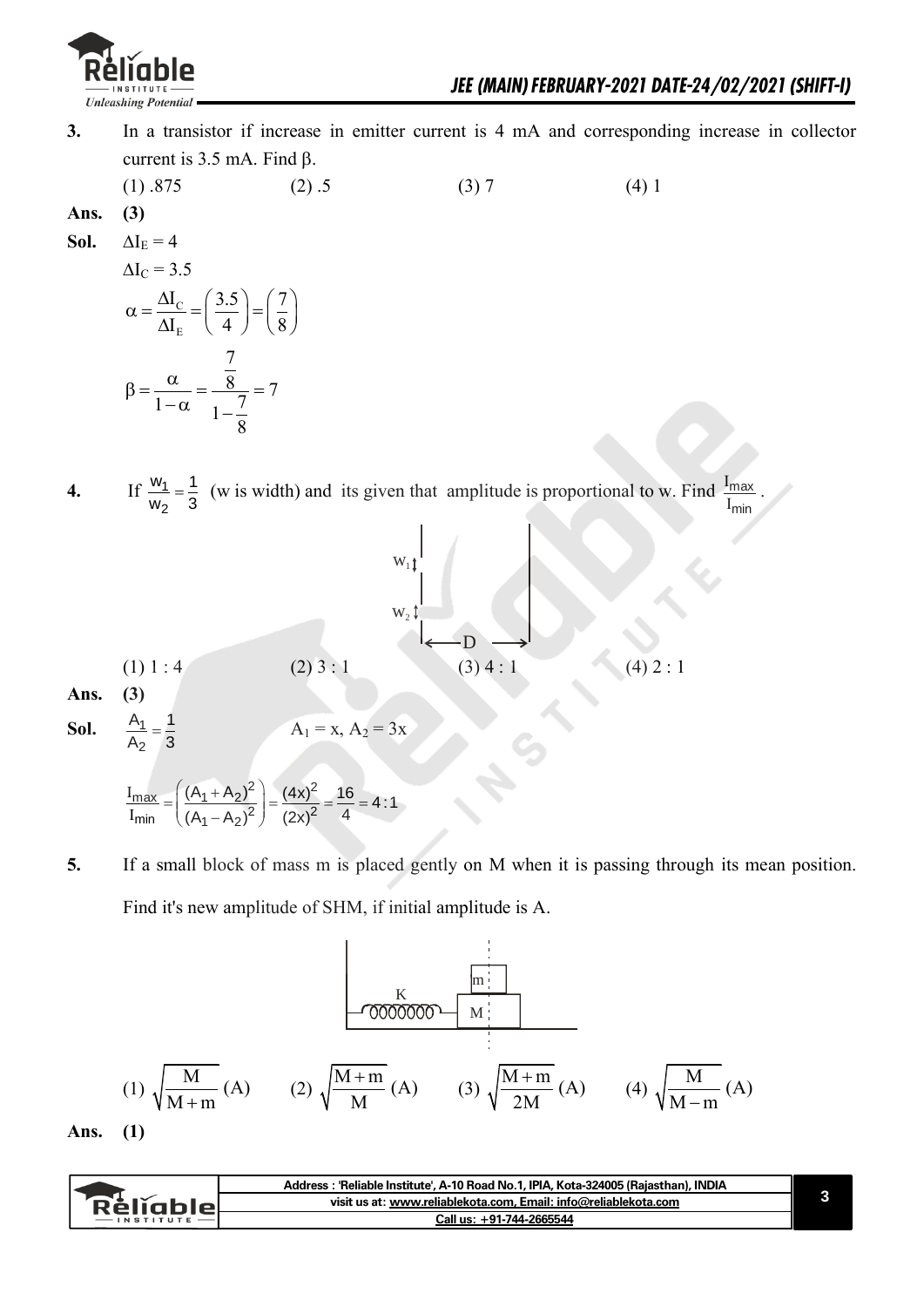

**Sol.** Velocity at mean position is  $= A\omega$ Conserving momentum  $MA\omega_0 = (M + m)V'$ 

$$
V' = \frac{MA\omega_0}{M+m} = (A')\sqrt{\frac{K}{M+m}}
$$

$$
A' = \frac{MA\sqrt{\frac{K}{M}}}{M+m} \times \sqrt{\frac{M+m}{K}} = \sqrt{\frac{M}{(M+m)}}A
$$

**6. F**rom given velocity time graph which of the following is acceleration time graph.



**7.** Two stars are rotating about their common center of mass. Find the period of revolution of mass m about center of mass.

$$
\frac{\sqrt{4\pi}}{2m} \frac{d}{dm}
$$
\n(1)  $2\pi \sqrt{\frac{d^3}{3Gm}}$  (2)  $2\pi \sqrt{\frac{3Gm}{d^3}}$  (3)  $\frac{1}{2\pi} \sqrt{\frac{d^3}{3Gm}}$  (4)  $\frac{1}{2\pi} \sqrt{\frac{3Gm}{d^3}}$ 

**Sol.**

\n
$$
\frac{Qm}{2m} \cdot d \longrightarrow m
$$
\n
$$
\frac{G(m)(2m)}{d^{2}} = m\omega^{2} \times \frac{2d}{3}
$$
\n
$$
\frac{2Gm}{d^{2}} = \omega^{2} \times \frac{2d}{3}
$$
\n
$$
\omega^{2} = \frac{3Gm}{d^{3}}
$$
\n
$$
\omega = \sqrt{\frac{3Gm}{d^{3}}} \quad \qquad T = 2\pi \sqrt{\frac{d^{3}}{3Gm}}
$$

| - Reliable -<br>visit us at: www.reliablekota.com. Email: info@reliablekota.com<br>Call us: +91-744-2665544<br><b>INSTITUTE</b> | Address : 'Reliable Institute', A-10 Road No.1, IPIA, Kota-324005 (Rajasthan), INDIA |  |
|---------------------------------------------------------------------------------------------------------------------------------|--------------------------------------------------------------------------------------|--|
|                                                                                                                                 |                                                                                      |  |
|                                                                                                                                 |                                                                                      |  |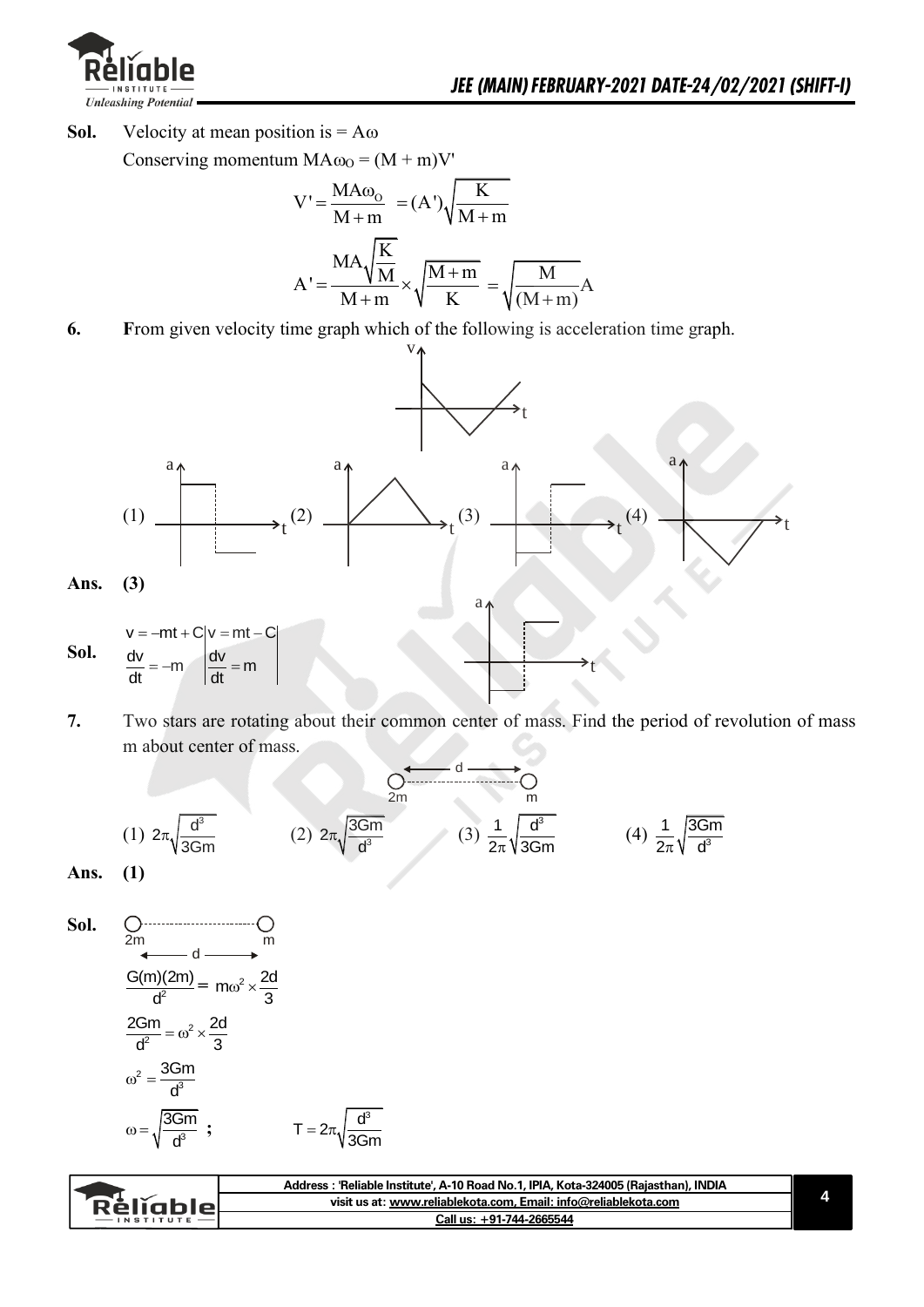

**8.** Find relation between modulus

If

- $Y \rightarrow$  young's modulus
- $K \rightarrow$  Bulk modulus

 $\eta \rightarrow$  modulus of rigidity

(1) 
$$
K = \frac{\eta Y}{9\eta - 3Y}
$$
 (2)  $Y = \frac{\eta K}{9\eta - 3K}$  (3)  $K = \frac{\eta Y}{9\eta + 3Y}$  (4)  $Y = \frac{\eta K}{9\eta + 3K}$ 

**Ans. (1)** 

**9.** Circuit is given find  $|V_x - V_y|$ 



**Ans.** (1)

**Sol.** Current I = 
$$
\frac{6-4}{10} = \frac{1}{5}A
$$
  
\nV<sub>x</sub> + 4 + 8 ×  $\frac{1}{5}$  = V<sub>y</sub>  
\nV<sub>x</sub> - V<sub>y</sub> = -5.6V

**10.** If work = 
$$
\alpha \cdot \beta^2 \cdot e^{-\frac{x^2}{\alpha \cdot KT}}
$$
,

where,  $K = Boltzmann constant$ ,  $T = temp$ , then find dimension of  $\beta$  $(1)$   $M^{1}L^{1}T^{-2}$  $(2) M^{-1}L^{-1}T^2$ (3)  $M^{1}L^{2}T^{-2}$ (4)  $M^2L^1T^2$ 

**Ans. (1)** 

**Sol.**   $=$  $\alpha$  $\frac{x^2}{x}$  = dimensionless KT

$$
\frac{L^2}{KT} \Rightarrow \alpha
$$
  

$$
\alpha \Rightarrow \frac{L^2}{v^2 M} = L^2 M^{-1} L^{-2} T^2 = M^{-1} T^2
$$

work =  $\alpha \cdot \beta^2 \cdot$  (dimensionless)

| visit us at: www.reliablekota.com, Email: info@reliablekota.com<br>. Keliabler<br>Call us: +91-744-2665544 | Address : 'Reliable Institute', A-10 Road No.1, IPIA, Kota-324005 (Rajasthan), INDIA |  |
|------------------------------------------------------------------------------------------------------------|--------------------------------------------------------------------------------------|--|
|                                                                                                            |                                                                                      |  |
|                                                                                                            |                                                                                      |  |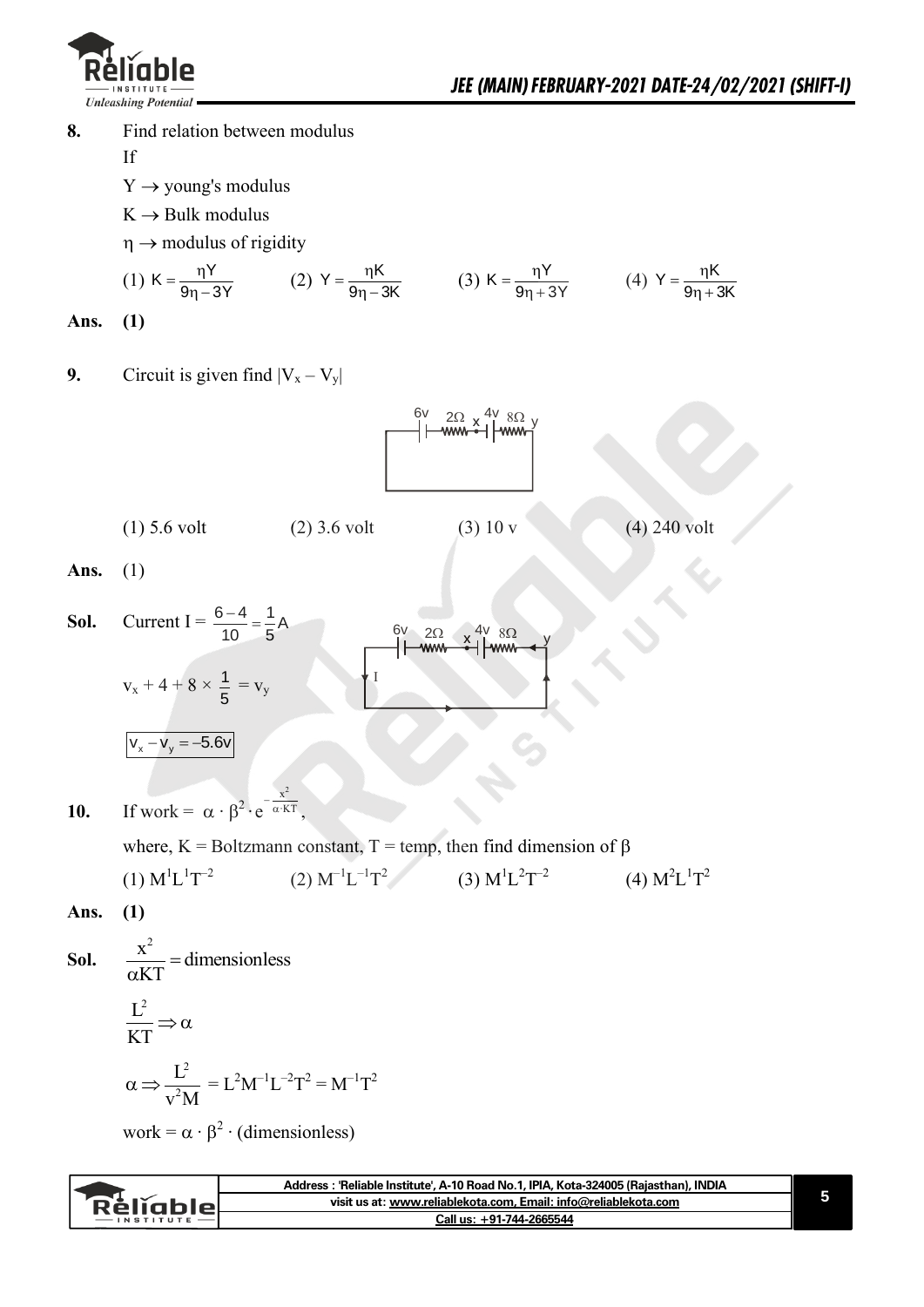

 $M^{1}L^{1}T^{-2} \cdot L^{1} = M^{-1}T^{2} \beta^{2}$  $v = \sqrt{\frac{3KT}{\lambda}}$ M  $=$  $\frac{v^2 \cdot M}{2}$  = KT 3  $=$  $\beta = M^{1}L^{1}T^{-2}$ 

11. Zener diode is connected in circuit as shown. Find current in  $2k\Omega$  resistance.



$$
\Rightarrow \qquad i = \frac{5}{2 \times 10^{-3}} = 2.5 \times 10^{-3}
$$

$$
x \times 10^{-4} = 2.5 \times 10^{-3}
$$

$$
x = 2.5 \text{ mA}
$$

**12. G**iven AB is Isothermal and BC is Isobaric and CA is isochoric process. Find total work done in cyclic process. (Given  $p_1v_1 = nRT$ ).



(1) nRT  $[\ln 2 - 2]$  (2)  $2nRT [\ln 2 - 1/2]$  (3) nRT  $[\ln 2 - 1/2]$  (4) nRT  $[\ln 2 + 2]$ 

**Ans. (2)** 

|           | :'Reliable Institute', A-10 Road No.1, IPIA, Kota-324005 (Rajasthan), INDIA<br>Address |  |
|-----------|----------------------------------------------------------------------------------------|--|
| Relighiel | visit us at: www.reliablekota.com, Email: info@reliablekota.com                        |  |
|           | Call us: +91-744-2665544                                                               |  |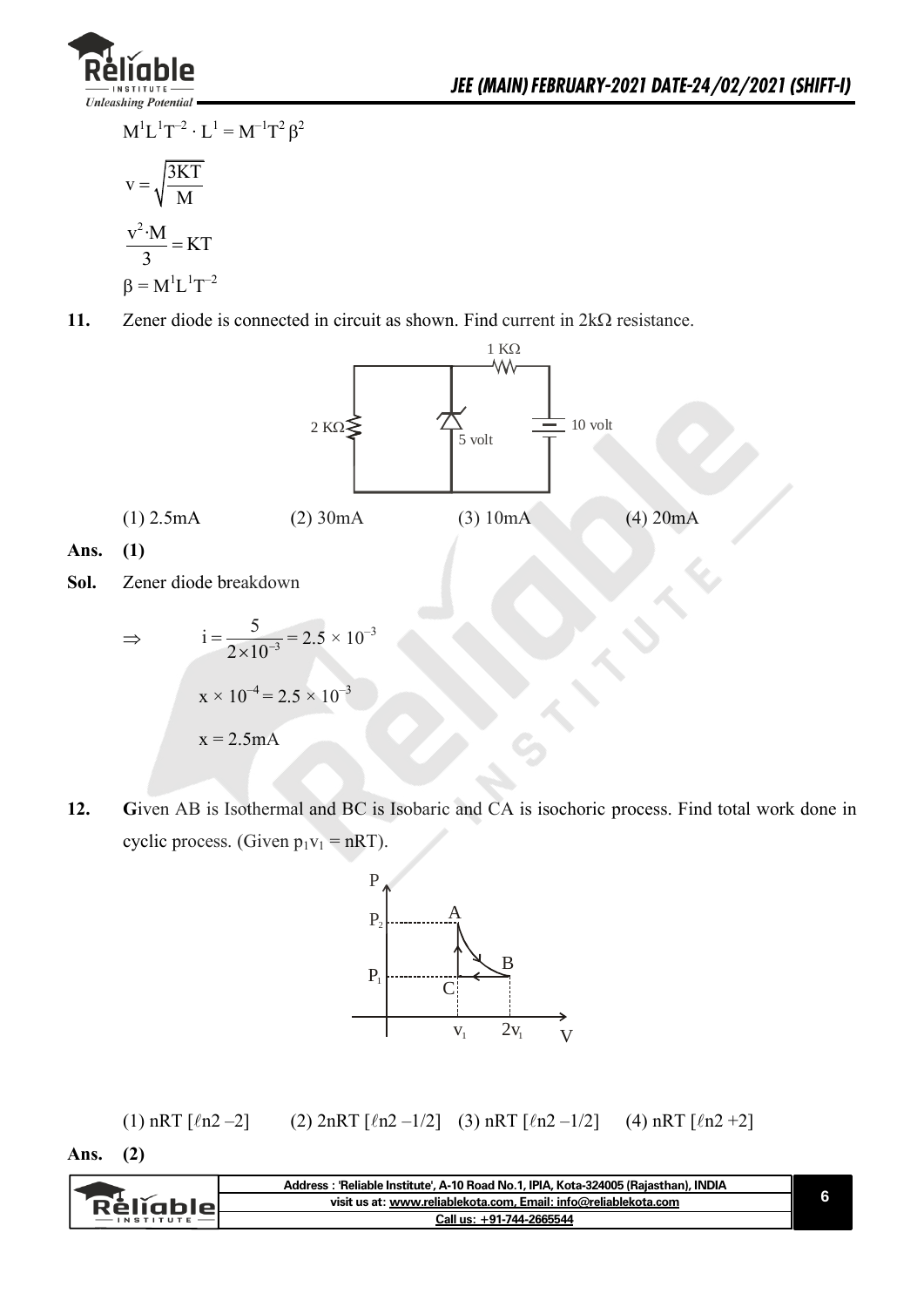

- **Sol.**  $W_{AB} = 2 P_1 V_1 \ln 2$  $W_{BC} = -P_1V_1$  $W_{CA} = 0$  $W_{ABCA} = (2 P_1 V_1 \ln 2 - P_1 V_1)$  $= nRT (2 ln 2 - 1)$
- 13. A side of cube a is made from 6 identical sheet. If coefficient of linear expansion is  $\alpha$  and temperature is now made  $T + \Delta T$  from temperature T then find change in volume

(1) 
$$
\Delta V = 3a^3 \alpha \Delta T
$$
 (2)  $\Delta V = \frac{4}{3} \pi a^3 \alpha \Delta T$  (3)  $\Delta V = 4a^3 \alpha \Delta T$  (4)  $\Delta V = 6a^3 \alpha \Delta T$ 

**Ans. (1)** 

**Sol.** 
$$
\frac{\Delta V}{V} = \gamma \Delta T
$$

$$
= 3\alpha \Delta T
$$

$$
\Delta V = 3a^3 \alpha \Delta T
$$

**14.** If intensity after passing through a polaroid is 100 Lumen. Now this same polaroid is rotated by 30° about it's axis then find new intensity after passing through it.

(1) 50 Lumen (2) 100 Lumen (3) 25 Lumen (4) 65 Lumen

**Ans. (2)** 

**Sol.**   $I_{P_1} = I_{P_2} = 100$  Lumen

**15.** Four particles, each of mass 1 kg and equidistant from each other, move along a circle of radius 1 m under the action of their mutual gravitational attraction. The speed of each particle is :

(1) 
$$
\sqrt{G(1+2\sqrt{2})}
$$
 (2)  $\frac{1}{2}\sqrt{G(1+2\sqrt{2})}$  (3)  $\sqrt{G}$  (4)  $\sqrt{2\sqrt{2}G}$ 

**Ans. (2)** 



Net force on one particle

 $F_{\text{net}} = F_1 + 2F_2 \cos 45^\circ =$  Centripetal force

|               | Address : 'Reliable Institute', A-10 Road No.1, IPIA, Kota-324005 (Rajasthan), INDIA |  |
|---------------|--------------------------------------------------------------------------------------|--|
| Rěliabler     | visit us at: www.reliablekota.com, Email: info@reliablekota.com                      |  |
| $-$ INSTITUTE | Call us: +91-744-2665544                                                             |  |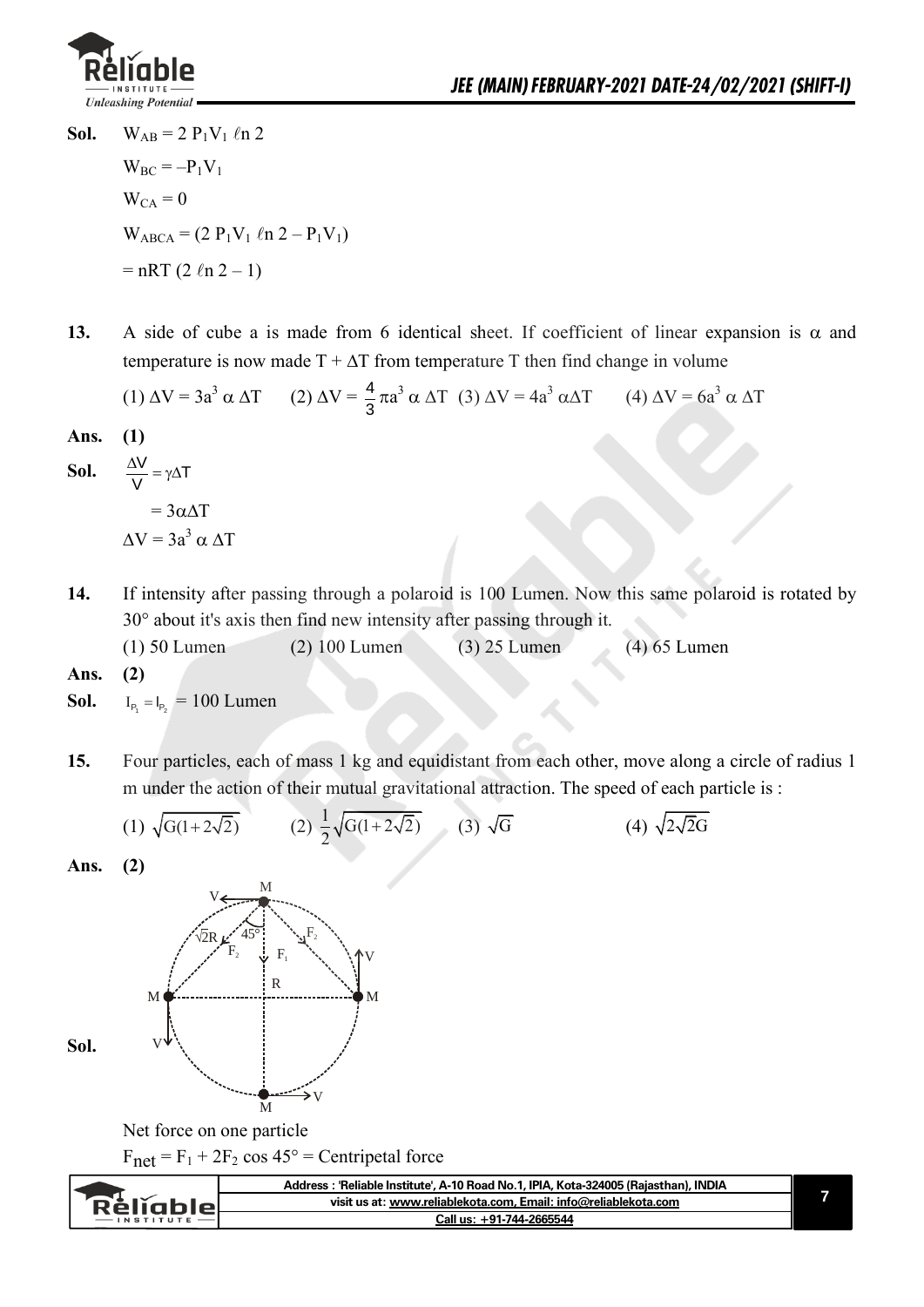

$$
\Rightarrow \frac{GM^2}{(2R)^2} + \left[\frac{2GM^2}{(\sqrt{2}R)^2} \cos 45^\circ\right] = \frac{MV^2}{R}
$$

$$
V = \frac{1}{2} \sqrt{\frac{GM}{R} (1 + 2\sqrt{2})}
$$

$$
v = \frac{1}{2} \sqrt{G(1 + 2\sqrt{2})}
$$

**16.** Choose the correct options.

| Column-I |  |
|----------|--|
|----------|--|

#### **Column-I Column-II**

| (P) Adiabatic  | (i) Pressure constant      |
|----------------|----------------------------|
| (Q) Isothermal | (ii) Volume constant       |
| (R) Isochoric  | (iii) Temperature constant |
| (S) Isobaric   | (iv) Heat content constant |

from above match the column find out correct options.

(3) P-iii ; Q-ii ; R-iv ; S-i (4) P-iv ; Q-ii ; R-iii ; S-i

**Ans. (1)**

- **Sol.** P-iv ; Q-iii ; R-ii ; S-i
- **17.** Relation between radius of curvature & focal length of a convex mirror is.

(1)  $f = \frac{R}{2}$ 2 (2) R =  $\frac{f}{2}$ (3)  $2f = 3R$  (4) none

**Ans. (1)** 

**Sol.**   $\frac{R}{2}$  = f

|         | ː ˈReliable Institute', A-10 Road No.1, IPIA, Kota-324005 (Rajasthan), INDIA<br>Address : |  |
|---------|-------------------------------------------------------------------------------------------|--|
| чешапіе | visit us at: www.reliablekota.com, Email: info@reliablekota.com                           |  |
|         | Call us: +91-744-2665544                                                                  |  |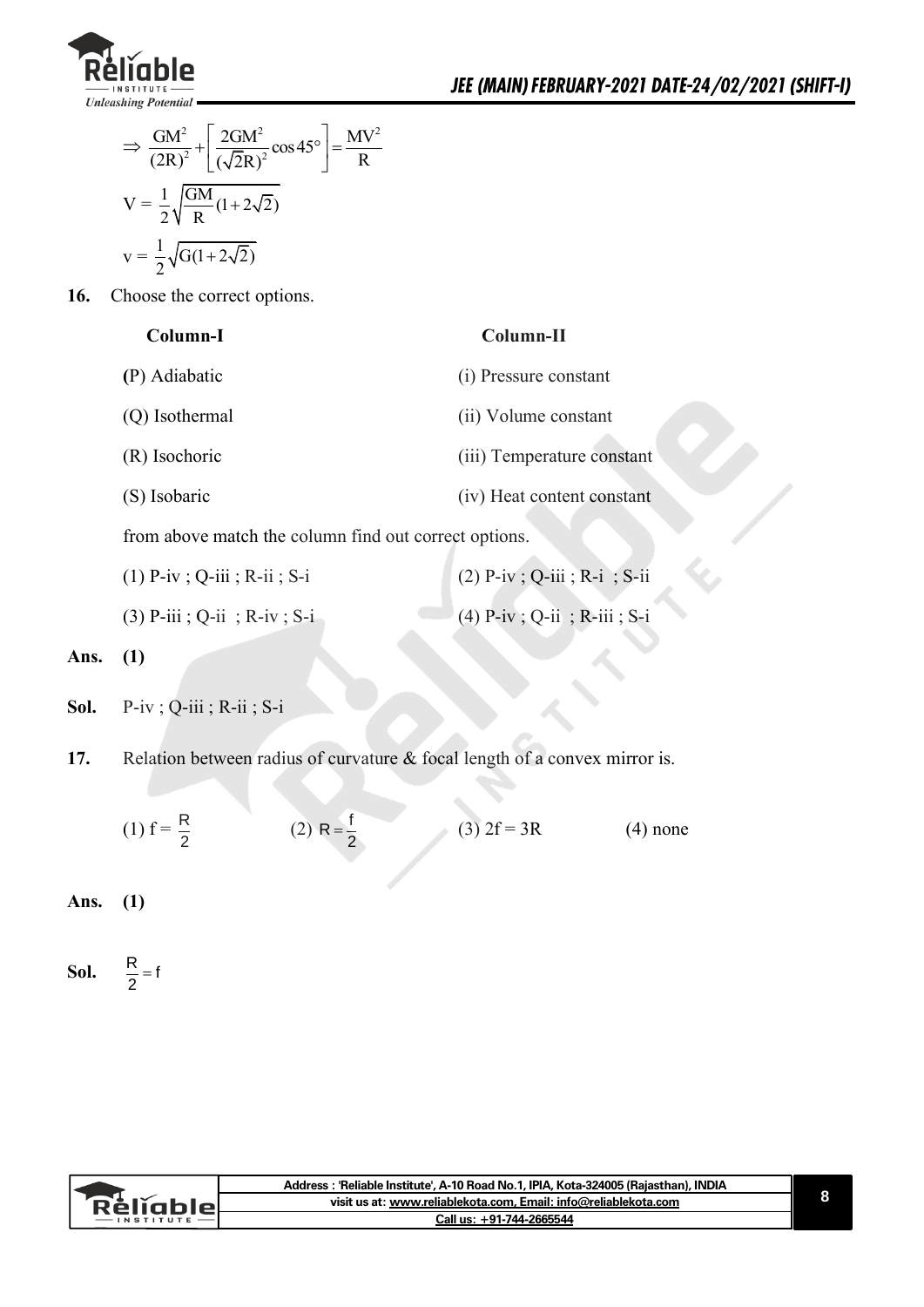

18.  $I_1$  = Moment of Inertia of ring of mass M and radius R about its diameter.

 $I_2$  = Moment of Inertia of Disc of mass M and radius R through central axis perpendicular to plane of ring.

 $I_3$  = Moment of Inertia of solid cylinder mass M and radius R about its axis.

 $I_4$  = Moment of Inertia of solid sphere through its diameter.

 $(1) I_1 + I_2 = I_3 + \frac{3}{4} I_4$  $\frac{5}{1}$ 4 (2)  $I_1 = I_2 = I_3 < I_4$ 

(3) 
$$
I_1 > I_2 = I_3 = I_4
$$
   
 (4)  $I_1 + I_2 = I_3 + \frac{2}{5}I_4$ 

**Ans. (1)** 

**Sol.**  $I_1 =$ 2  $MR^2$ 

> 2  $I_2 = \frac{MR}{2}$ 2  $=$

$$
I_3 = \frac{MR^2}{2}
$$

$$
I_4=\frac{2}{5}\,MR^2
$$

**19.** Spectral lines of hydrogen atoms are given is below



Which of the following is correct for spectral lines A, B & C

(1) Series limit of lyman,  $3<sup>rd</sup>$  line of Balmer,  $2<sup>nd</sup>$  line of paschan

- (2) Series limit of lyman,  $2<sup>nd</sup>$  line of Balmer,  $2<sup>nd</sup>$  line of paschan
- (3)  $2<sup>nd</sup>$  line of lyman,  $3<sup>rd</sup>$  line of Balmer,  $2<sup>nd</sup>$  line of paschan
- (4) Series limit of lyman,  $3<sup>rd</sup>$  line of Balmer,  $3<sup>rd</sup>$  line of paschan
- **Ans. (1)**

|              | Address: 'Reliable Institute', A-10 Road No.1, IPIA, Kota-324005 (Rajasthan), INDIA |  |
|--------------|-------------------------------------------------------------------------------------|--|
| - Reliable - | visit us at: www.reliablekota.com. Email: info@reliablekota.com                     |  |
|              | Call us: +91-744-2665544                                                            |  |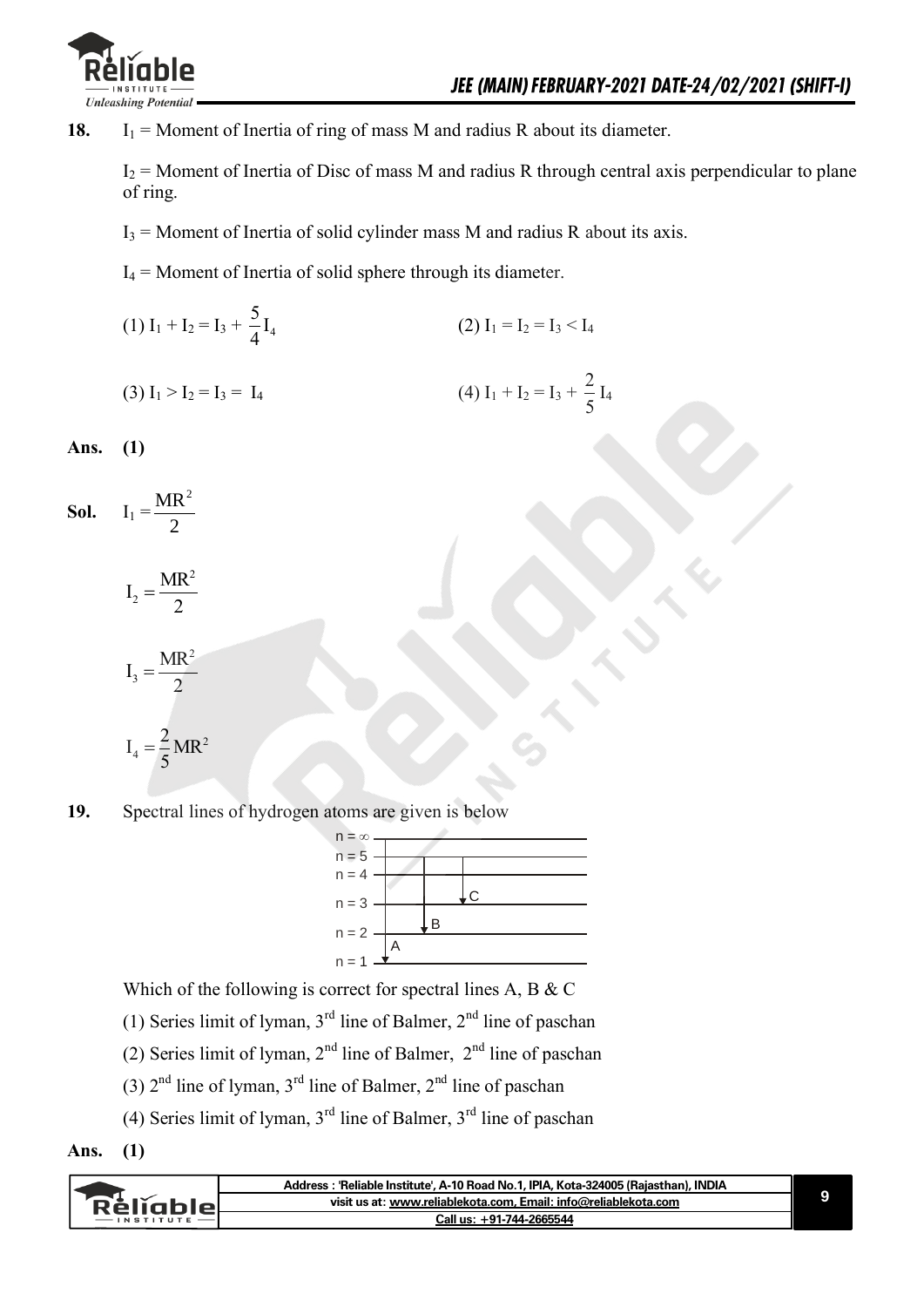

- **Sol.**  $A \rightarrow$  Series limit of laymen
	- $B \rightarrow 3^{rd}$  line of Balmer
	- $C \rightarrow 2^{rd}$  line of paschan
- **20. Statement-1:** de-Broglie wavelength of proton varies inversely with linear momentum.

**Statement-2:** As  $\lambda$  increases, energy and momentum increases.

- (1) Statement-1 is true and Statement-2 is false.
- (2) Statement-1 is false and Statement-2 is true.
- (3) Statement-1 is false and Statement-2 is false.
- (4) Statement-1 is true and Statement-2 is true.

**Ans. (1)** 

- **Sol.**  $\lambda =$ p h
- **21.** A 220 volts AC supply is given to the primary circuit of transformer and as output of 12 volts DC is taken out using rectifier. If secondary number of turns was 24, then find the no. of turns in primary coil.
- **Ans. 440**
- **Sol.**   $P - P$ S S  $\rm N_p-V_i$  $N_s$   $V_s$  $=$

$$
\frac{N_{P}}{24} = \frac{220}{12} ; \qquad N_{P} = 440
$$

**22.** A vertical cross-section of plane is  $y = \frac{x^2}{4}$ , coefficient of friction is 0.5. Find maximum height at which particle can stay (in cm).

#### **Ans. 25 cm**

**Sol.**  $\mu \ge \tan \theta =$ dx  $\frac{dy}{dx}$  = 4  $\frac{dx}{1}$ 2 x  $0.5 \geq$ 2 x  $x < 1$  $\sqrt{4y} \leq 1$  $2\sqrt{y} \leq 1$  $y \le$ 4 1

| visit us at: www.reliablekota.com, Email: info@reliablekota.com<br>Rélĭablel |  |
|------------------------------------------------------------------------------|--|
|                                                                              |  |
| Call us: +91-744-2665544<br><b>INSTITUTE</b>                                 |  |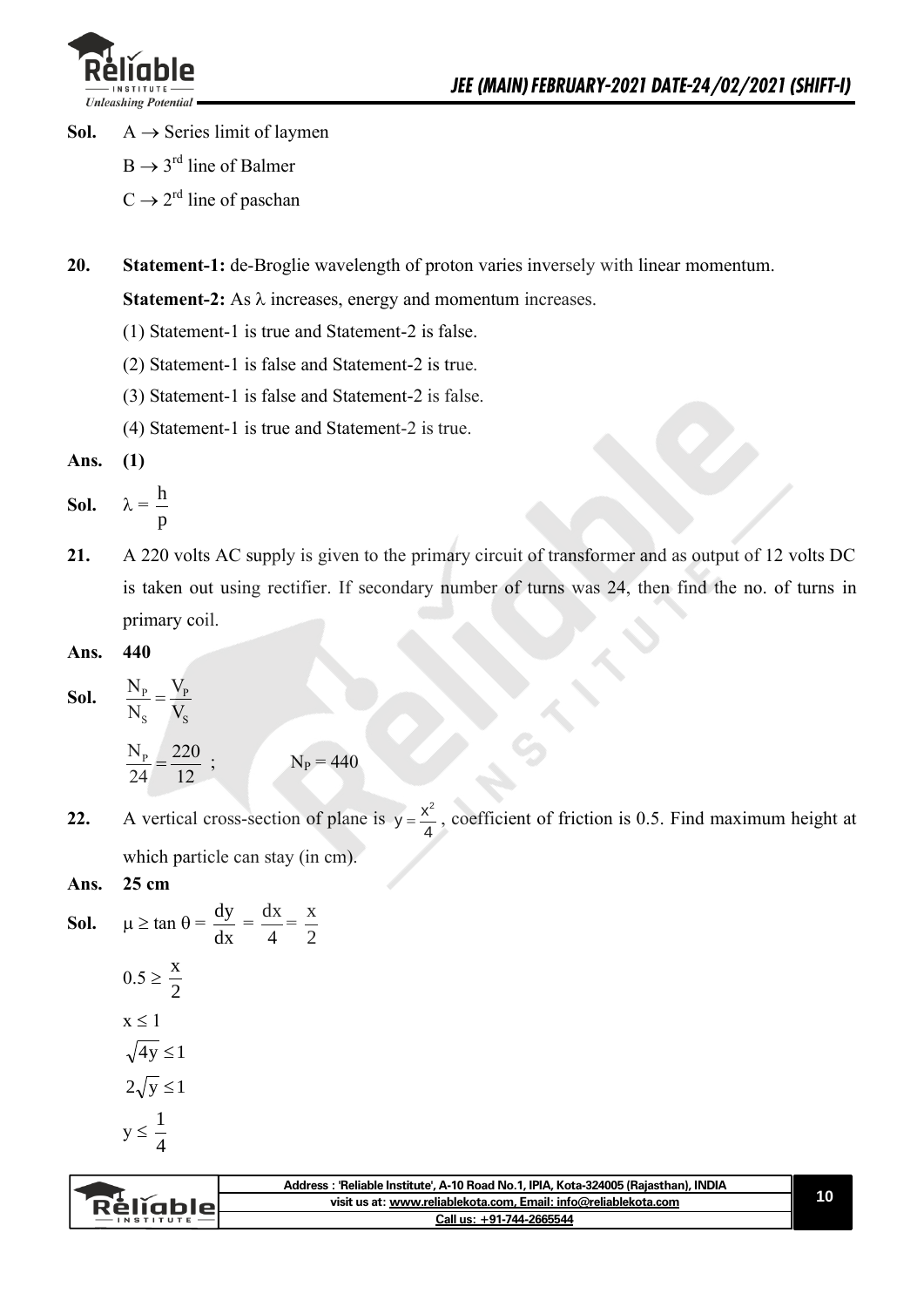

**23.** Find out minimum force required to stop block from falling (given  $g = 10 \text{ m/s}^2$ )



#### **Ans. 25**

| Sol. | $F = N$ , | $f = 0.2 \times N$ |
|------|-----------|--------------------|
|      |           |                    |
|      | N<br>F    |                    |
|      |           |                    |
|      | $mg = 5N$ |                    |

$$
0.2\;N\leq 5
$$

$$
N\leq 25
$$

- **24.** Two identical particles of same mass are shown just before collision and just after collision than 1 v
	- 2  $\frac{\mathsf{v}_1}{\mathsf{v}_2}$  is



#### **Ans. 1**

**Sol.** Using linear momentum conservation in y-direction

$$
\mathbf{P_i} = \mathbf{0}
$$

$$
P_f = m \times \frac{1}{2}v_1 - m \times \frac{1}{2}v_2
$$

$$
\mathbf{v}_1 = \mathbf{v}_2
$$

25.  $i = 20t + 8t^2$ 

Find charge flown during  $0 \le t \le 15$ 

#### **Ans. 11250**

| RěliableL | Address: 'Reliable Institute', A-10 Road No.1, IPIA, Kota-324005 (Rajasthan), INDIA |  |
|-----------|-------------------------------------------------------------------------------------|--|
|           | visit us at: www.reliablekota.com. Email: info@reliablekota.com                     |  |
|           | Call us: +91-744-2665544                                                            |  |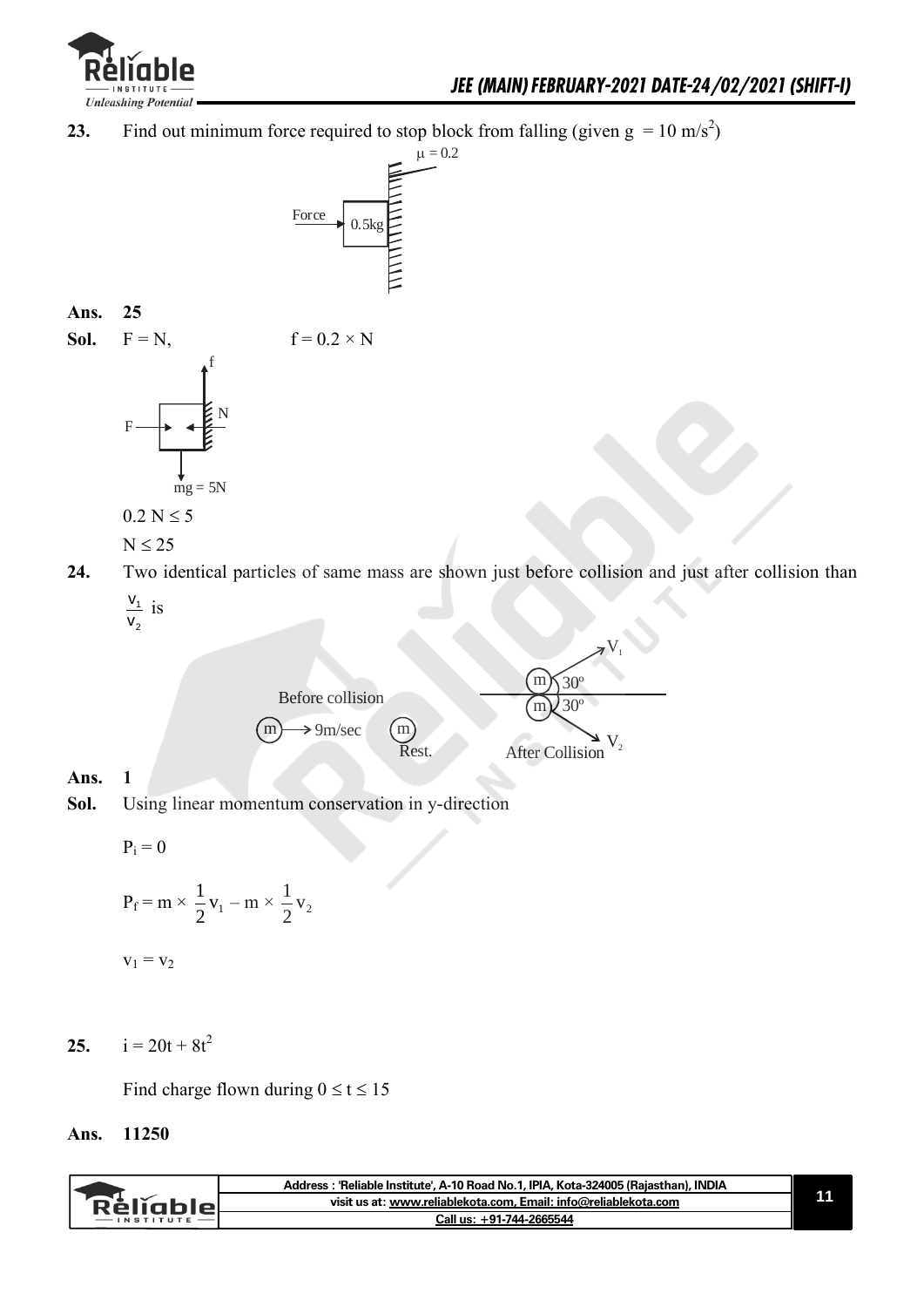

**Sol.** 
$$
\frac{dq}{dt} = (20t + 8t^2)
$$

$$
\int dq = \int_0^{15} (20t + 8t^2) dt
$$

$$
\Delta q = \left[ 20 \frac{t^2}{2} + \frac{8t^3}{3} \right]_0^{15}
$$

$$
= \frac{20 \times (15)^2}{2} + \frac{8 \times (15)^3}{3}
$$

$$
\Delta q = 11250 \text{ C}
$$

- **26.** A 100 kg block can be lift by placing a mass m on a piston (hydraulic lift). If diameter of piston placed at one and is increased by 4 times and that of second piston is decreased by 4 times. Now same mas m is placed at piston than how many kg weight can be lift up for the new set up? **Ans.** 25600
- **Sol.** Initially  $A_1$   $A_2$ 100g mg A A ...........(i) Initially 1  $\frac{A_2}{2}$ Mg mg 16A<sub>1</sub>  $(A)$ 16  $=\frac{mg}{\left(\frac{A_2}{16}\right)}$  ...........(ii)  $100 \times 16$  1 M 16  $\frac{\times 16}{1} = \frac{1}{12} = M = 25600kg$

**27.** Two planet are resolving about planet with 8 1 T T 2  $\frac{1}{2} = \frac{1}{2}$ . Find the ratio of the angular speed  $^{\prime}$  $\overline{1}$  $\omega$  $\omega$ 

#### **Ans. 8**

**Sol.** Ratio of time period

$$
\frac{T_1}{T_1} = \frac{1}{8}
$$

$$
\frac{2\pi}{\frac{\omega_1}{2\pi}} = \frac{1}{8}
$$

$$
\frac{\omega_2}{\omega_2}
$$

$$
\frac{\omega_1}{\omega_2} = 8
$$

- **28.** An electromagnetic wave is propagating in medium, where  $\mu_r = \varepsilon_r = 2$ . If speed of light in medium is  $x \times 10^7$  m/s. Find out x.
- **Ans. 15**

**Sol.** 
$$
n = \sqrt{\mu_r \epsilon_r} = 2
$$

$$
v = \frac{C}{n} = \frac{3 \times 10^8}{2} = 15 \times 10^7 \text{ m/s}
$$

$$
x = 15
$$

| Réligblel<br>$-$ INSTITUTE | Address : 'Reliable Institute', A-10 Road No.1, IPIA, Kota-324005 (Rajasthan), INDIA |  |
|----------------------------|--------------------------------------------------------------------------------------|--|
|                            | visit us at: www.reliablekota.com, Email: info@reliablekota.com                      |  |
|                            | Call us: +91-744-2665544                                                             |  |